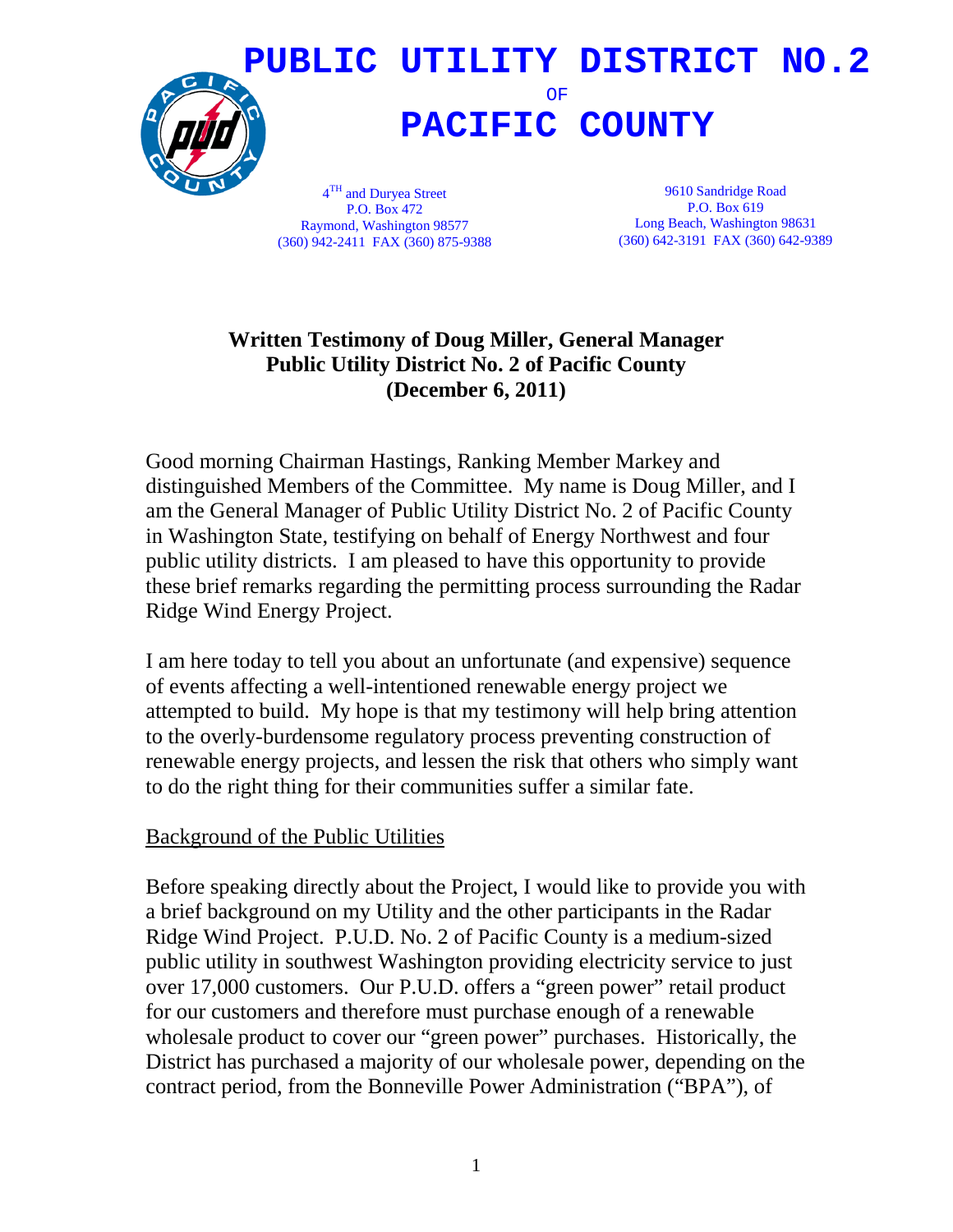which greater than 75% comes from hydroelectricity, a resource that is not recognized as renewable. Therefore, our Utility was looking at the Radar Ridge Wind Project for two reasons, to: (1) meet the renewable needs of our green power retail customers, and (2) provide an economic boost to Pacific County since the Project would have been constructed in our County near the community of Naselle.

The other three participating utilities - Clallam, Grays Harbor, and Mason #3 County P.U.D. - were interested in developing the Project because they each have more than 25,000 customers and thus are required under Washington State's renewable energy standard to have 15 percent of their wholesale power portfolio consist of renewable sources by 2020.

All four Project participants are members of Energy Northwest, a Joint Operating Agency ("JOA") formed under the laws of the State of Washington. Energy Northwest has 28 members, either public utility districts or municipal utilities within the State. The JOA is a wholesale electric utility that operates the Columbia Generating Station and explores and develops, with member interest, other generating projects such as the Nine Canyon Wind Project, and White Bluffs Solar Station. Energy Northwest provided project management for the Radar Ridge Wind Project with input from the four participants.

#### Overview of the Radar Ridge Project

Energy Northwest continually prospects for potential generating sites and in 2006, contracted with my Utility to place a wind monitoring device on our communication tower atop Radar Ridge, located in Southwest Washington. The initial monitoring results from this location were encouraging - enough so that Energy Northwest asked its members if anyone would be interested in exploring the development of a wind project on Radar Ridge. The four P.U.D.'s became involved in this Project, and the five entities have worked for the past five years on a range of studies to evaluate and permit the Project, including wind monitoring, avian and wildlife studies, transmission connection agreements with the Bonneville Power Administration, a site lease with the Washington Department of Natural Resources ("WDNR"), and a range of environmental permitting documents.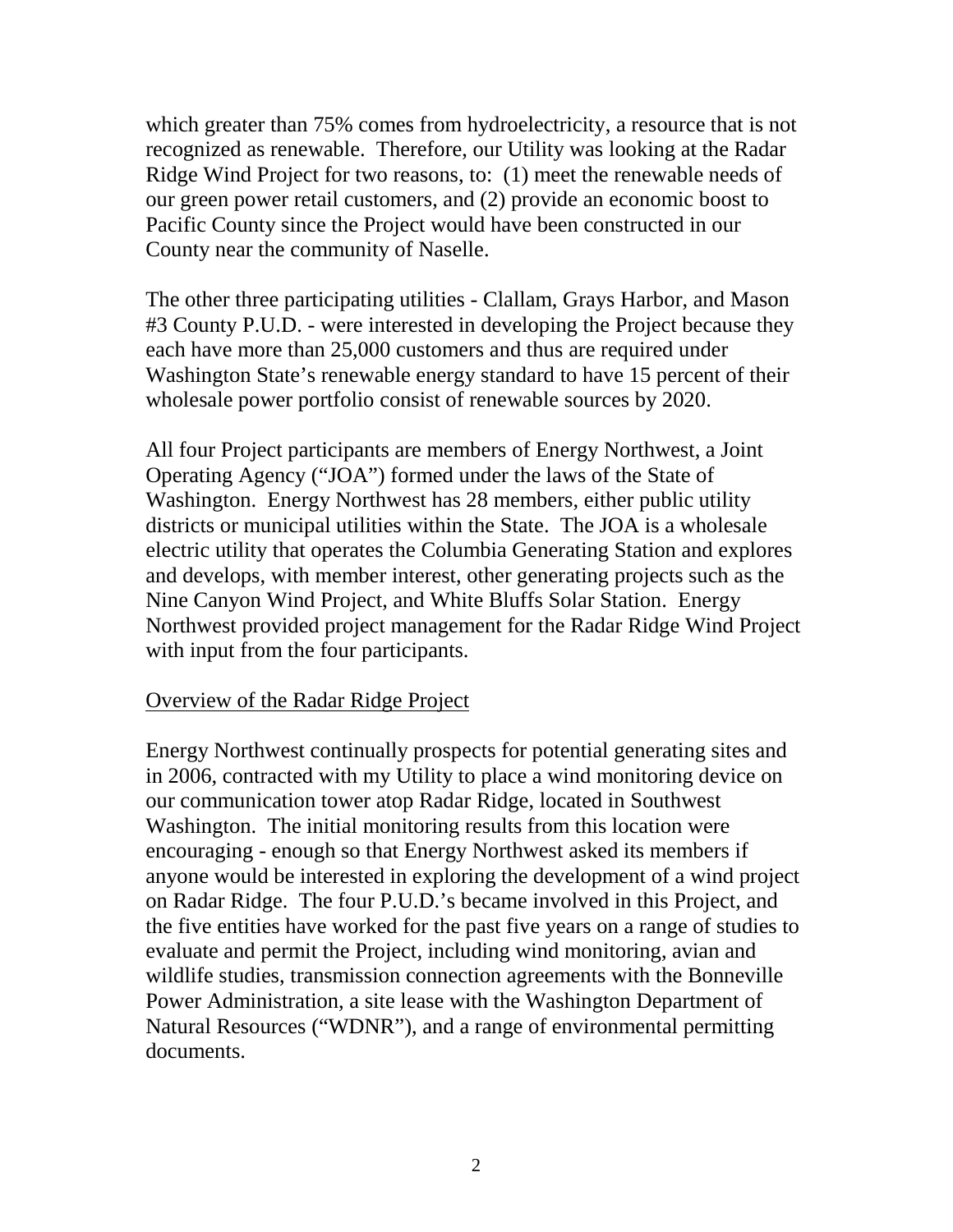Based on the initial studies and analyses developed by Energy Northwest, the utilities elected to pursue the Radar Ridge Wind Project because:

(1) Radar Ridge possesses an economically attractive, winter-peaking wind resource that would serve the time of year during the period of highest customer load;

(2) The Project would be located in western Washington, closer to our customer loads, and would avoid further taxing heavily loaded transmission lines that cross the Cascade Range;

(3) The Project would be located near an existing BPA Substation that could be accessed via construction of a relatively short, three mile transmission line;

(4) The Project would be located on State Department of Natural Resources land already used for industrial purposes, and containing existing telecommunications facilities, an active gravel quarry, and active logging operations. Money from the State lease for Project land would benefit Washington schools as well as the local community in which the Project exists; and

## Clean Renewable Energy Bonds

During the development of permitting documents for the Project, the Utilities, with assistance from Energy Northwest, applied to the U.S. Treasury Department and were granted authority to use Clean Renewable Energy Bonds or "CREBs" to finance Project construction. The Utilities ultimately received authority to use over \$200 million in CREBs to finance this and one other project; however, the CREBs expire in the first quarter of 2013, and must be issued in advance of this deadline. Energy Northwest developed a Project schedule in collaboration with FWS and BPA to obtain Project permits by December 31, 2011, to allow use of the CREBs.

# Development of the Project Permit Application

As a condition of Energy Northwest's lease with the WDNR, Energy Northwest studied the potential effects of Project construction and operation on marbled murrelets, a species listed under the Endangered Species Act ("ESA"). Energy Northwest worked closely with State fish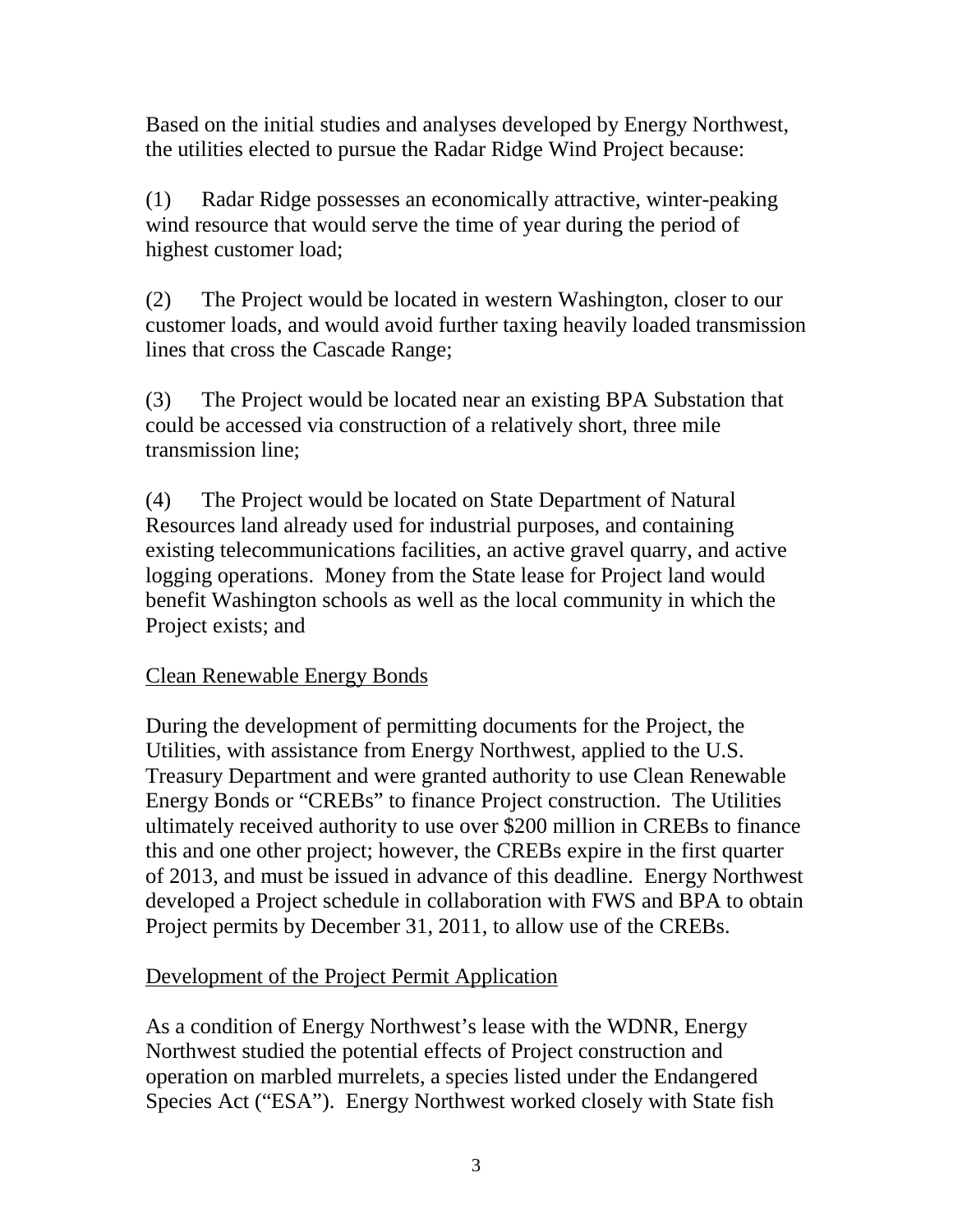and wildlife agencies, and the U.S. Fish and Wildlife Service over a period of several years to evaluate the effects of the Project on this species and other wildlife species in the Project area. The results from the Environmental Assessment were extensively peer reviewed. The studies concluded that the Project was not likely to have a significant adverse impact on marbled murrelets or other sensitive species.

To address concerns expressed by FWS, Energy Northwest agreed to pursue an Incidental Take Permit ("ITP") under the ESA. The permit would have contained measures to minimize and mitigate the impacts of the Project on listed marbled murrelets, and it would have authorized any potential take of listed marbled murrelets that could occur over the life of the Project. Energy Northwest engaged in a multi-year process with FWS to develop an acceptable application for an ITP, including numerous meetings, and technical workshops with the Service, the State, and environmental organizations. In addition, FWS performed an independent scientific peer review at its own expense evaluating scientific information contained in permit application documents. The level of study and peer review associated with this process remains unprecedented, and far exceeds any published agency policies.

During this process of engagement, Energy Northwest worked closely with FWS, State wildlife agencies, and environmental organizations to identify Project proposals that would address environmental concerns. As an example, in response to suggestions from FWS, Energy Northwest secured an option to purchase 261 acres of murrelet habitat from a nearby timber company as mitigation for the Project. Energy Northwest developed Project proposals in an open, collaborative manner, with substantial opportunity provided for public comment, resulting in the development of an ESA permit application that was submitted to FWS in 2011 consistent with the parties agreed schedule. FWS and the State wildlife agencies provided substantial input into the ESA permit application, and Energy Northwest believed that the application incorporated the agencies' comments.

#### Environmental Review Process

During the development of the ESA permit application, FWS expressed a desire for Energy Northwest to sponsor the development of an Environmental Impact Statement (EIS) to analyze the potential impacts of the Project on the environment. Energy Northwest had previously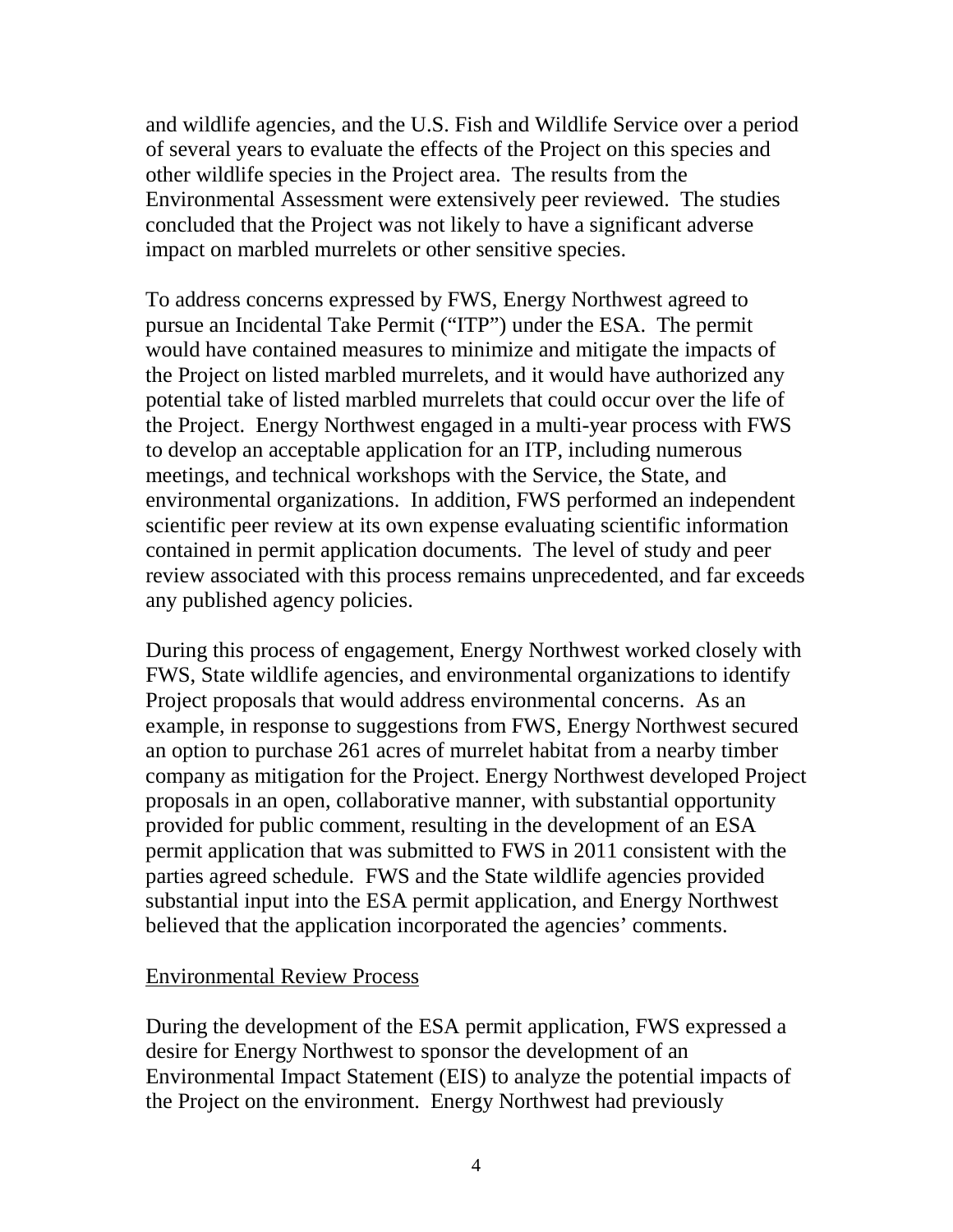concluded that the Project would have no significant environmental impacts, and submitted a draft EA to FWS for its use in the National Environmental Policy Act process. However, in the interest of collaborating with FWS, Energy Northwest agreed to support the development of an Environmental Impact Statement ("EIS"). Energy Northwest agreed to this more lengthy environmental review process only after FWS and the Bonneville Power Administration ("BPA") agreed to complete the permitting process by December 31, 2011. This schedule, and the parties' agreements to work together on these matters, are reflected in a Memorandum of Understanding ("MOU") executed in 2009. This permitting schedule would have enabled the Utilities to make use of the CREBs.

After executing the MOU, FWS sought bids from contractors to prepare an EIS. FWS retained a consulting firm to develop the EIS; however, the process to retain the NEPA contractor took longer than expected, and was longer than the process contemplated in the MOU. Nonetheless, Energy Northwest agreed to continue to fund EIS development based upon the assurances provided to it by FWS that FWS would continue to honor agreements contained in the MOU.

## Breakdown of the Process

In early 2011, it became apparent that development of the EIS was significantly delayed for several reasons. First, FWS requested another peer review of available scientific information. The process to solicit and secure a contract with a qualified firm took longer than FWS expected. In addition, development of the EIS with the NEPA contractor was delayed, and deviated substantially from the schedule contained in the MOU. Energy Northwest tried on several occasions, working through BPA, to bring the Project back on schedule; however, these attempts were unsuccessful. At several junctures, BPA expressed frustration with the lack of progress on the EIS, and unresponsiveness of FWS during development of the draft EIS.

In late 2011, Energy Northwest attempted to expedite completion of a draft EIS for public review and comment to salvage the Project and the CREBs. During this period, FWS indicated its intent to develop an alternative to the proposed permit application for inclusion in the EIS. After months of work, FWS outlined a new Project alternative that would have rendered the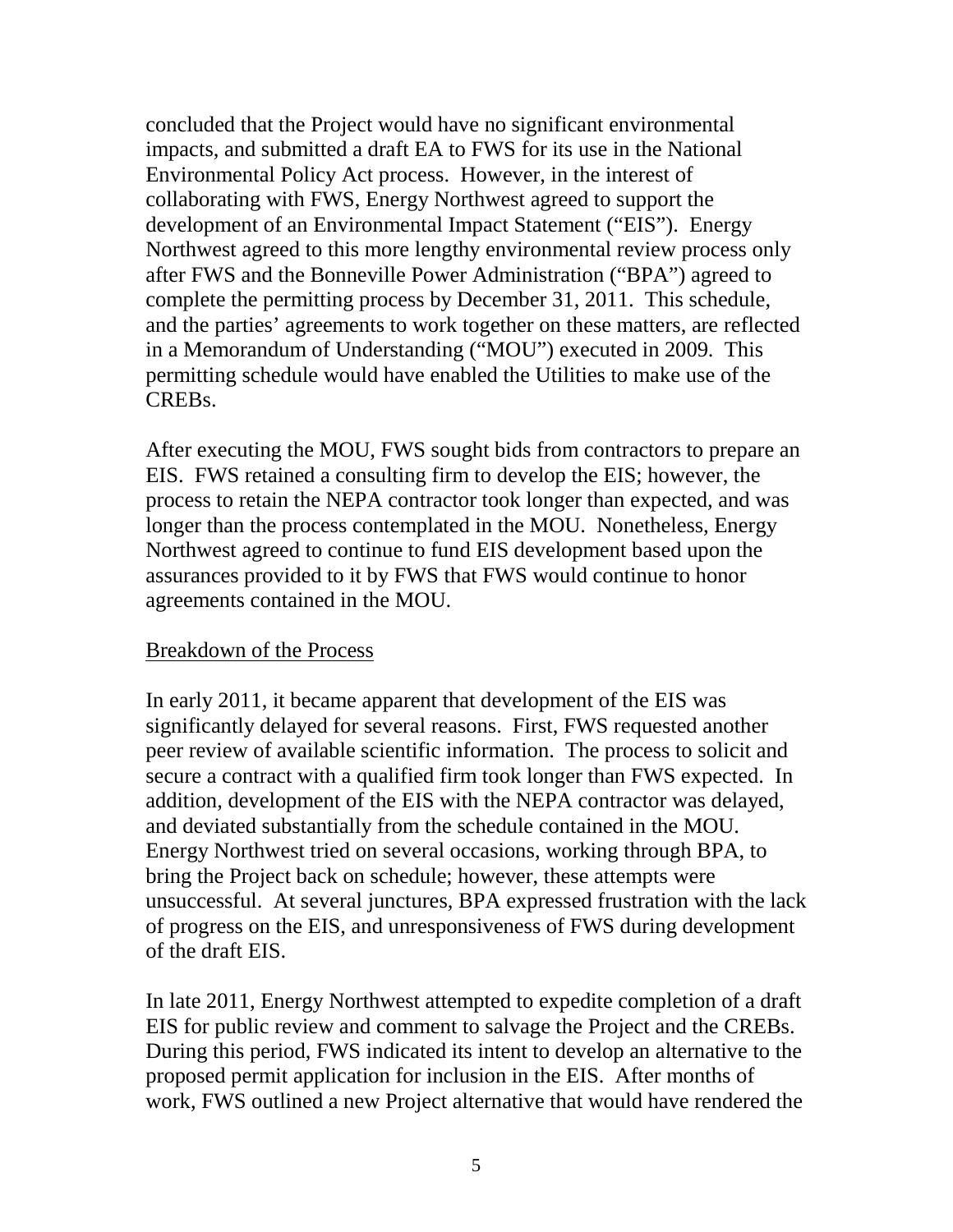Project uneconomic if adopted. A comparison of the mitigation proposed by Energy Northwest based on the science and that of FWS under this new alternative is depicted below:

|                                       | <b>Energy Northwest</b>                   | FWS                              |
|---------------------------------------|-------------------------------------------|----------------------------------|
| <b>Curtailment of Project</b><br>year | 90 minutes around<br>dawn during murrelet | varies totaling 4<br>months each |
|                                       | breeding season                           |                                  |
| <b>Monitoring Equipment</b>           | Not proposed                              | on each turbine                  |
| <b>Habitat Development</b>            | \$1 million                               | \$10 million                     |
| Term of Permit                        | 25 years                                  | 5 years with<br>potential        |
| extensions                            |                                           |                                  |

Also, the addition of this new alternative would have required significant additional time to analyze in the EIS, making it highly unlikely that a final ESA permit would be issued on the schedule contemplated in the MOU. Energy Northwest communicated these concerns to FWS and BPA on several occasions; however, Energy Northwest was unable to resolve this situation. As a result, Energy Northwest was left with no choice but to abandon the Project, and relinquish its CREB allocation.

## **Conclusion**

In conclusion, it is highly unfortunate that the Radar Ridge Wind Project could not proceed despite the best efforts of the many parties involved, including FWS, BPA, State agencies, environmental organizations, and the Utilities. The decision to abandon this Project, resulting in the loss of \$4 million in Project development costs contributed by the Utilities, and the return \$200 million in CREBs to the federal government, is not something the Utilities take lightly. The decision to abandon this Project was reached after careful deliberation, and after years of attempting in good faith to make the process work.